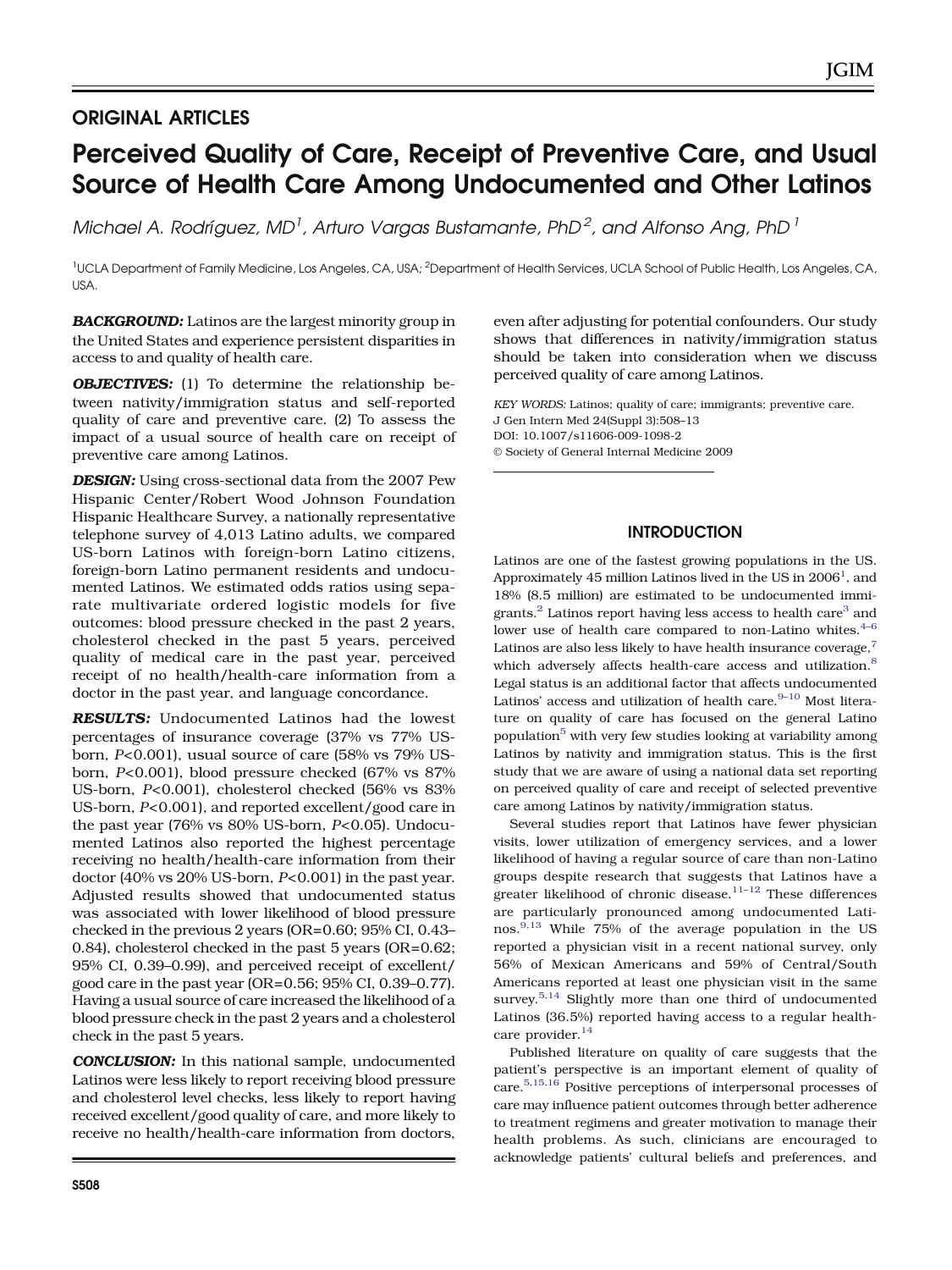recognize that communication is fundamental to patient satisfaction and the quality of care received. $5,15$  Previous research from national and regional studies found that undocumented immigrants experienced lower quality health care due to lower social integration and English language dominance, which negatively influence their utilization of the US health-care system.[14,17,18](#page-5-0)

Consistent with the literature, we hypothesized that nativity/immigration status,<sup>14</sup> as well as having usual sources of health care<sup>[19](#page-5-0)</sup> are important factors associated with perceptions of quality of care received.

## **METHODS**

#### Data Source

The results of this study come from the Pew Hispanic Center/ Robert Wood Johnson Foundation Hispanic Healthcare survey (Wave  $1$ ),<sup>[20](#page-5-0)</sup> a nationally representative telephone interview survey of 4,013 randomly selected Latino adult participants, aged≥18 years, living in the US.

Potential eligible respondents were randomly selected from stratified listings of telephone area codes and exchanges in the US. Telephone interviews were conducted in summer 2007 and yielded a total sample of N=4,013 with a response rate of 39.5%. Of these, 3,005 (75%) interviews were conducted in Spanish, 837 (21%) were conducted in English, and 171 (4%) were conducted in a mix of Spanish and English.

After excluding the 166 participants who refused to answer critical questions for this analysis (age, sex and citizenship status), a total of 3,847 survey responses remained for analysis. All interviews were conducted using trained interviewers on the Computer Assisted Telephone Interviewing (CATI) system. Sampling weights were used to yield a statistically representative sample of Latinos in the contiguous US. Poststratification adjustment of weights by nativity, sex, age and education was performed to make the sample representative of the distribution of Latinos in the Current Population Survey annual demographic file. $^{21}$  All data presented in the tables were weighted according to these procedures.

#### Patient Characteristics

Nativity/immigration status was assessed through a series of questions on place of birth. Participants were first asked whether they were born in the US. If they were not born in the US, they were asked whether they were US citizens. If they were not citizens, participants were asked if they were legal permanent residents of the US. From these series of questions, we classified Latinos into four categories: US-born citizens, foreign-born citizens, legal foreign-born permanent residents, and undocumented residents. This classification scheme is similar to other studies on undocumented Latinos.<sup>[6](#page-5-0)</sup>

Aside from nativity/immigration status, we controlled for other independent variables in our multivariate models. These included sociodemographic variables such as sex, marital status (single, married, or divorced/separated), age (18–24, 25–34, 35–44, 45–54, 55–64, ≥65 years), education (<high school graduate, high school/GED graduate, some college or more), and income categories (≤\$14,999, \$15,000 to \$24,999, \$25,000 to \$34,999, \$35,000 to \$59,999, >\$60,000).

#### **Measures**

Several measures of self-reported health-care access and quality of care received were used as dependent variables in the analyses. (1) Usual source of health care was defined by the following two questions: (a) do you have a usual place to go when sick or need advice about health? and (b) where do you usually go for health care? Participants who went to the hospital emergency room for their usual care and those who responded that they had no usual source of care were defined as having no usual source of health care. Having a usual source of health care was dummy coded (1=yes; 0=no). (2) Insurance coverage was assessed as response (yes/no) to "Are you, yourself, now covered by any form of health insurance or health plan?" (3) Patient-provider language concordance was defined by two survey questions that asked about: (a) the language that the respondent preferred for being interviewed during the survey (English or Spanish); (b) the language in which their appointment was usually conducted when seeing a doctor or health-care provider. Patient-provider language preference concordance was yes if the language preferred by the participant for the questionnaire was the language in which their appointment was usually conducted when visiting the doctor; otherwise, this was coded as no language concordance. (4) The measure of no information on health care received from a doctor was based on the question asking participants whether they received any health/health-care information from a doctor or other medical professional in the past year (yes or no). (5) We analyzed receipt of preventive services by responses to two questions: (a) have you had your blood pressure checked by a doctor or other health-care provider in the past 2 years? and (b) for males aged≥35 years and for females aged≥45 years, have you had your blood cholesterol checked by a doctor or other health-care provider in the past 5 years?

Consistent with previous research, $5$  we also measured patients' perception of care by asking, "Overall, how would you rate the quality of medical care that you received in the past 12 months? Was the medical care excellent, good, fair, or poor?" Those who did not receive care in the past 12 months were excluded from the analysis for this question. This variable was dichotomized into excellent/good and fair/poor care. Separately, another survey question also asks participants why they think they received poor quality of care in the past 5 years: "Do you think you received poor quality of health care in the past 5 years because: (a) you were unable to pay, (b) of your race or ethnic background, or (c) of your accent or how you speak English? Respondents answered "yes" or "no" to each possibility.

We also adjusted our multivariate models by insurance status (1=have health insurance, 0=no insurance), having a usual source of health care, self-rated health status (excellent, good, fair, or poor health), and region of the country (West, Northeast, Midwest, and South).

#### Statistical Analysis

We investigated associations between the dependent variables and the categorical variables on nativity/immigration status using Rao-Scott adjustment to the Pearson  $\chi^2$  statistic.<sup>[22](#page-5-0)</sup> Bivariate analysis was performed to examine the associations between the dependent variables and independent variables. Weighted multivariate logistic was used to examine the selfreported quality of care measures, which include having blood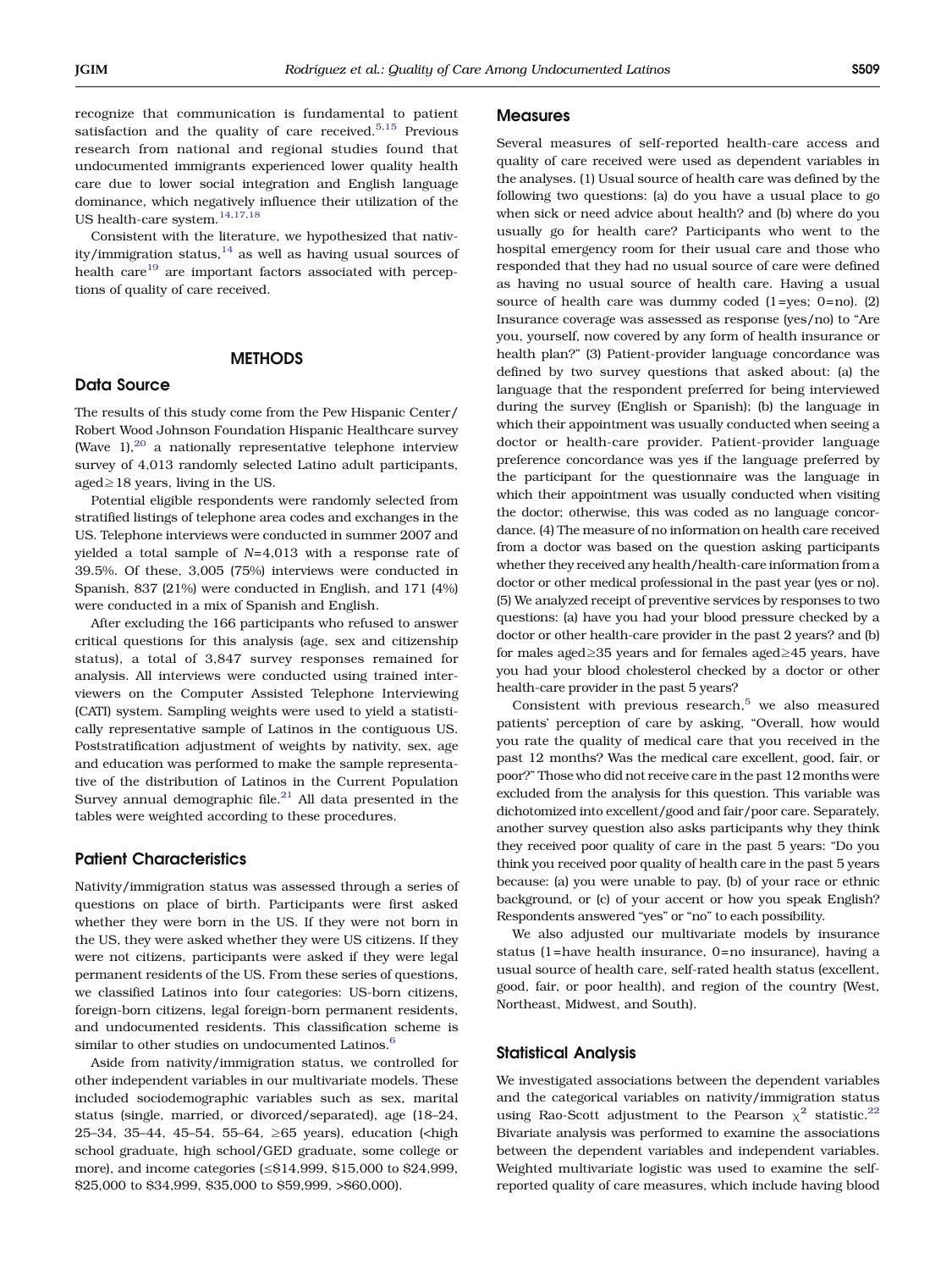pressure checked in the past 2 years, cholesterol checked in the past 5 years, whether the patient received excellent/good quality of care in the past year, received no health information from their doctor, and whether there was language concordance with patient language preference. In all the weighted logistic regression models, we control for nativity/immigration status, usual source of health care, and other sociodemographic variables. The significance of individual covariate effects was determined by Taylor-linearized variance estimation for complex survey data. In all the analyses, we used the appropriate weights that account for the complex survey sampling design of the Pew Hispanic Center/Robert Wood Johnson Foundation Hispanic Healthcare Survey (Wave 1).<sup>[20](#page-5-0)</sup>

#### RESULTS

Table 1 shows the descriptive characteristics of health-care access and quality of health care received by nativity/immigration status. For two health-care access variables (usual source of health care and insurance), 74% had a usual source of health care and 66% of the sample had health insurance coverage. Undocumented Latinos have the lowest proportion with usual source of health care (58%) and health insurance (37%). For patient-provider language concordance, US-born Latinos had the highest language preference concordance (84%), whereas foreign-born citizens had the lowest language preference concordance (70%).

Regarding health services received during past doctor visits (Table 1), compared to US-born Latinos, more undocumented Latinos received no information on health/health care from their physicians (20% vs 40%, respectively). Significantly fewer foreign-born permanent residents (76%) and undocumented Latinos (67%) had their blood pressure checked during the past 2 years, compared to the US-born (87%; P<0.01 for both). The same pattern existed for having had cholesterol tested in the past 5 years for males (aged≥35 years) and females (aged≥45 years), where 71% of the foreign-born permanent residents and 56% of the undocumented Latinos reported being tested for cholesterol levels, compared to 83% of US-born Latinos reporting the same. Undocumented residents reported the lowest percentage of perceived excellent/good quality of care received (76% vs 80% US-born) in the past year.

The reasons for perceived poor quality of care received in the past 5 years are shown in Table [2](#page-3-0). The categories in Table 2 are not exclusive; more than one reason can be given. Among the USborn, 30% thought that they received poor care because they were unable to pay, in contrast to foreign-born permanent residents (39%) and the undocumented (45%). A significantly higher proportion of foreign-born permanent (38%) and undocumented (39%) residents believed that they received poor care due to their ethnic background, in contrast to the US-born (25%). Among the US-born, a significantly lower percentage (14%) thought they received poor care because of their accent, in contrast to foreignborn citizens (28%), foreign-born permanent residents (39%), and the undocumented (48%). The logistic regressions for these perceived reasons for poor care provided similar results after adjusting for age, sex, education, and insurance.

Using multivariate analysis (Table [3](#page-3-0)), foreign-born citizens (OR=0.57; 95% CI, 0.42–0.77), foreign-born permanent residents (OR=0.60; 95% CI, 0.43–0.82), and the undocumented (OR=0.60; 95% CI, 0.43–0.84) were less likely to have their blood pressure checked in the past 2 years compared to USborn Latinos. Other factors independently associated with blood pressure check include being female, older age, high educational attainment, poorer self-reported health, or having a usual source of health care. For cholesterol checked in the past 5 years, the undocumented were less likely to have been tested for blood cholesterol (OR=0.62; 95% CI, 0.39–0.99) compared to US-born Latinos. Participants who were female, older, had health insurance, or were from the northeast region of the US were also more likely to have been tested for cholesterol levels (data not shown).

For perceived quality of care received in the past year, after adjustment for other covariates, the undocumented (OR=0.56; 95% CI, 0.39–0.77) were less likely to report having received excellent/good quality of care in the past year compared to USborn Latinos. The results for no health/health-care information received from doctors show that after adjustments, foreign-born citizens (OR=1.43; 95% CI, 1.11–1.84), foreignborn permanent residents (OR=1.58; 95% CI, 1.22–2.05), and the undocumented (OR=1.43; 95% CI, 1.13–2.05) were more

|  | Table 1. Descriptive Characteristics of Health-care Access to and Perceived Quality of Health Care Received by Nativity/Immigration Status |  |        |  |  |  |  |
|--|--------------------------------------------------------------------------------------------------------------------------------------------|--|--------|--|--|--|--|
|  |                                                                                                                                            |  | (2007) |  |  |  |  |

|                                                                                                            | Total       | US-Born     | Foreign-born,   | Foreign-born,                     | <b>Undocumented</b> | P value |
|------------------------------------------------------------------------------------------------------------|-------------|-------------|-----------------|-----------------------------------|---------------------|---------|
|                                                                                                            | $(N=3,847)$ | $(N=1,190)$ | citizen (N=942) | permanent<br>resident $(N=1.030)$ | $(N=685)$           |         |
| Have usual source of health care                                                                           | 74%         | 79%         | 79%             | 69%                               | 58%                 | < 0.001 |
| Have insurance coverage                                                                                    | 66%         | 77%         | 76%             | 57%                               | 37%                 | < 0.001 |
| Patient-provider language concordance<br>services received during doctor visit                             | 79%         | 84%         | 70%             | 76%                               | 79%                 | < 0.001 |
| No health/health-care information received<br>from doctor                                                  | 28%         | 20%         | 28%             | 35%                               | 40%                 | < 0.001 |
| Blood pressure checked (past 2 years)                                                                      | 81%         | 87%         | 81%             | 76%                               | 67%                 | < 0.001 |
| Test for cholesterol (past 5 years for<br>males $\geq$ 35 years, $\geq$ 45 years for females,<br>$N=2,171$ | 79%         | 83%         | 85%             | 71%                               | 56%                 | < 0.001 |
| Perceived quality of care received                                                                         |             |             |                 |                                   |                     |         |
| (past year, $N=3,590$ )*                                                                                   |             |             |                 |                                   |                     |         |
| Excellent/good                                                                                             | 78%         | 80%         | 78%             | 77%                               | 76%                 | < 0.05  |
| Fair/poor                                                                                                  | 22%         | 20%         | 22%             | 23%                               | 24%                 |         |

\*Those who did not receive care in the past 12 months were excluded from this analysis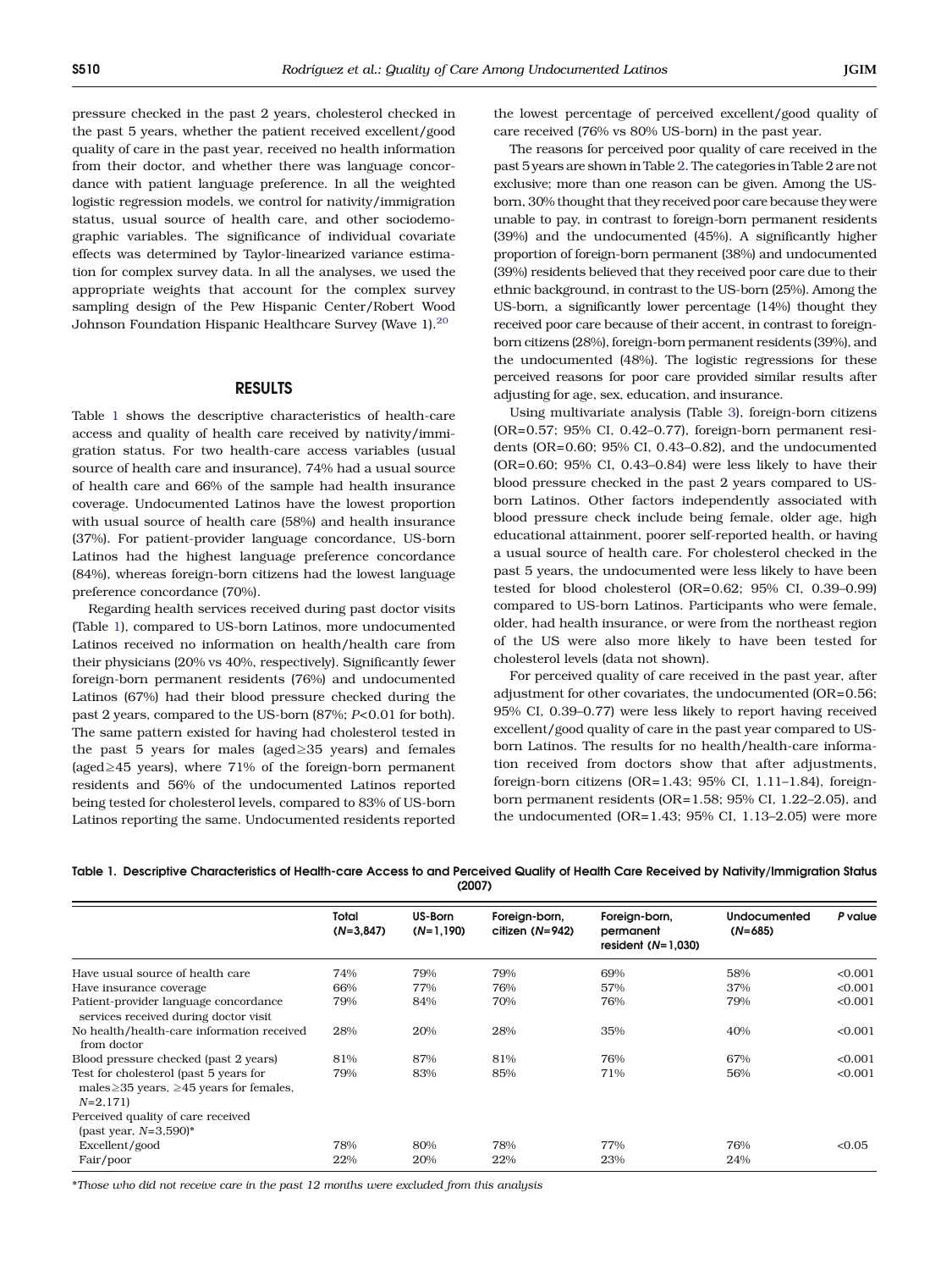<span id="page-3-0"></span>

|  |  |  | Table 2. Reasons for Perceived Poor Quality of Care Received in the |  |
|--|--|--|---------------------------------------------------------------------|--|
|  |  |  | Past 5 Years, by Nativity/Immigration Status and Country of Origin  |  |

|                                     | Unable<br>to pay<br>$(n=778)$<br>% | Racial/ethnic<br>background<br>$(n=767)$<br>% | Accent or how<br>you speak<br>English $(n=772)$<br>% |
|-------------------------------------|------------------------------------|-----------------------------------------------|------------------------------------------------------|
| By nativity/immigration status:     |                                    |                                               |                                                      |
| US-born                             | 30                                 | 25                                            | 14                                                   |
| Foreign-born,<br>citizen            | 22                                 | 30                                            | $28*$                                                |
| Foreign-born,<br>permanent resident | $39*$                              | 38*                                           | $39*$                                                |
| Undocumented                        | $45*$                              | 39*                                           | 48*                                                  |
| By country of origin:               |                                    |                                               |                                                      |
| Mexico                              | 36                                 | 34                                            | 29                                                   |
| Cuba                                | 23                                 | 35                                            | 5                                                    |
| Puerto Rico                         | 20                                 | 21                                            | 11                                                   |
| Central/South America               | 33                                 | 28                                            | 31                                                   |
| Other Latinos                       | 20                                 | 13                                            | 5                                                    |

\*P<0.05, significantly different from US-born Latinos

likely to report that they received no health/health-care information from their doctors.

With respect to language concordance, where the language of care is concordant to the patient's language preference, foreign-born citizens (OR=0.45; 95% CI, 0.34–0.58) and foreign-born permanent residents (OR=0.62; 95% CI, 0.45– 0.83) were less likely to report having received care in their language of preference than undocumented Latinos and compared to US-born Latinos.

Figures [1](#page-4-0) and [2](#page-4-0) show the adjusted percentages of participants receiving the recommended blood pressure and cholesterol checks by nativity/immigration status, stratified by usual source of health care. Figure [1](#page-4-0) illustrates that those who had a usual source of health care were more likely to have had blood pressure checks in the past 2 years compared to those who had no usual source of health care  $(P<0.05)$ . In the group with a usual source of health care, all foreign-born residents (citizens, legal permanent residents, and the undocumented) had significantly lower predicted rates of blood pressure checks compared to US-born Latinos (P<0.05). In the group with no usual source of health care, foreign-born citizens, permanent residents, and the undocumented had significantly lower predicted rates of blood pressure checks compared to US-born Latinos ( $P<0.05$ ). Figure [2](#page-4-0) also demonstrates that those with a usual source of health care were more likely to have had a blood cholesterol test compared to those with no usual source of health care  $(P<0.05)$ . In the group with a usual source of health care, the undocumented were significantly less likely to have had a blood cholesterol test compared to USborn Latinos ( $P<0.05$ ). We found the same pattern for those with no usual source of health care. The undocumented Latinos were significantly less likely to have had a blood cholesterol test compared to US-born Latinos (P<0.05).

### **DISCUSSION**

To our knowledge, this is the first study using nationally representative data reporting on perceived quality of care and receipt of selected preventive care among Latinos in the US by nativity/immigration status. Our study demonstrates that perceived quality of care as well as receipt of health/healthcare information, blood pressure, and cholesterol screening by Latino immigrants is lower than that of US-born Latinos. Similarly, the proportion with health insurance and a usual source of health is lower among Latino immigrants. For most of the measures, the trend is one of improved parameters that parallel the range of immigration status from lack of documentation to US-born.

In addition to the differences in receipt of preventive care and access to a usual source of health care, perceived quality of care is different by nativity/immigration status, but the magnitude of the difference is much smaller. Lower expectations and a different pattern of use of health services [10](#page-5-0) among undocumented Latinos might explain why they reported disproportionately less preventive care received in terms of blood pressure and cholesterol tests, and also lower perceived quality of care ratings. As many undocumented Latinos have recently arrived to the US, they may use different standards to evaluate the quality of health care and rate certain health services higher than Latinos who have been living in the country longer.

Our study also provides perspectives regarding the reasons for poor quality of care among Latinos and how these perspectives vary by nativity/immigration status and country of origin. Our findings support those of other researchers who found that undocumented Latinos were more likely to report that ability to pay and racial/ethnic background were reasons for perceived poor quality of care received in the past 5 years.<sup>23</sup> Limited English proficiency may help explain why the undocumented were most likely to report receiving no information on health from their

|  |  |  | Table 3. Multivariate Analysis of Perceived Quality of Care Outcomes US-born and Foreign-born Latinos |  |  |  |  |  |  |
|--|--|--|-------------------------------------------------------------------------------------------------------|--|--|--|--|--|--|
|--|--|--|-------------------------------------------------------------------------------------------------------|--|--|--|--|--|--|

|                                                                                            | US-Born         | Foreign-born, citizen<br>OR (95%CI) | Foreign-born, permanent<br>esident OR (95%CI) | <b>Undocumented OR</b><br>(95%CI) |
|--------------------------------------------------------------------------------------------|-----------------|-------------------------------------|-----------------------------------------------|-----------------------------------|
| Blood pressure checked in the past<br>$2 \text{ years}$ <sup>H</sup>                       | Reference group | $0.57$ $(0.42 - 0.77)^*$            | $0.60$ $(0.43 - 0.82)$ *                      | $0.60$ $(0.43 - 0.84)$ *          |
| Cholesterol checked in the past<br>$5 \text{ years}^H$                                     | Reference group | 1.38 (0.95-2.00)                    | $0.89(0.60-1.31)$                             | $0.62$ (0.39-0.99)*               |
| Received excellent/good quality of<br>care in the past year H <sub>J</sub> I               | Reference group | $0.99(0.76-1.31)$                   | $0.79(0.59-1.05)$                             | $0.56$ (0.39-0.77)*               |
| No information on health/health-care received<br>from doctor in the past year <sup>H</sup> | Reference group | $1.43(1.11-1.84)$ *                 | $1.58(1.22 - 2.05)^*$                         | $1.43(1.13-2.05)^*$               |
| Language concordance <sup>H</sup>                                                          | Reference group | $0.45$ (0.34, 0.58)*                | $0.62$ (0.45, 0.83)*                          | $0.72$ (0.50, 1.03)               |

\*Significant at P<0.05

 $^H$ Adjusted for sex, income, age, education, marital status, health status, health insurance, usual source of care, and region <sup>I</sup>Analysis included only males aged≥35 years and females aged≥45 years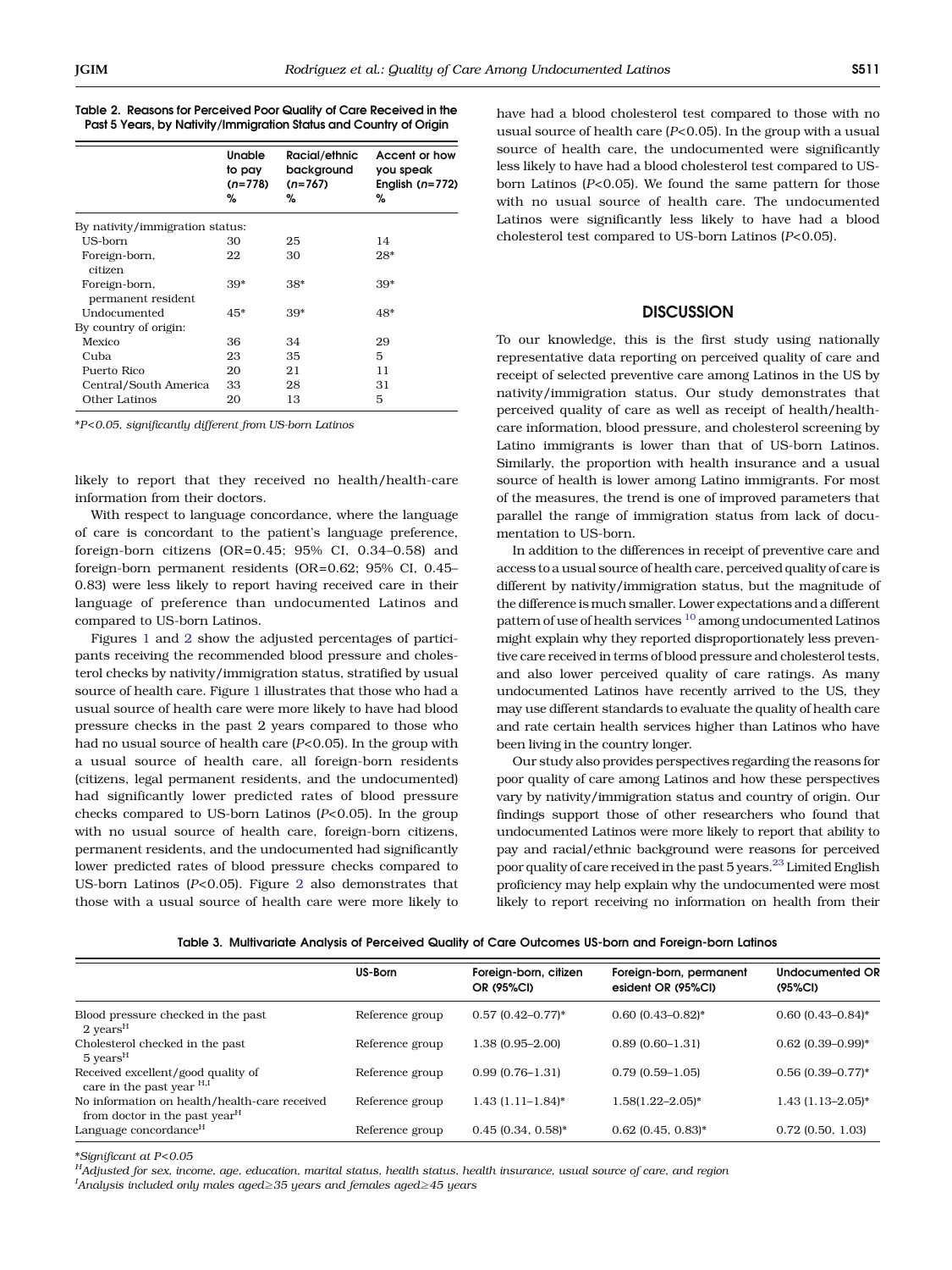<span id="page-4-0"></span>

Figure 1. Blood pressure checked in the past 2 years, by usual source of health care<sup>+</sup>. \*P<0.05, significant difference between having usual<br>source of health care and no usual source of health care \*\*P<0.05, significant d source of health care and no usual source of health care. \*\*P<0.05, significant difference compared to US-born. FB = foreign-born. <sup>+</sup> Adjusted for sex, income, age, education, marital status, health status, health insurance, and region.

doctor and least likely to feel reassured that they could manage their own health. Not surprisingly, almost half of undocumented Latinos who reported poor care in the past 5 years attributed their poor care to their accent or how well they speak English. Receipt of preventive care is influenced by Latino patients' ability to speak English $^{24}$  $^{24}$  $^{24}$  presumably because of the diminished communication between patients and their doctors and the doctors limited ability to address patients' health-care needs. Consistent with previous studies, $^6$  $^6$  undocumented Latinos were least likely to have a usual source of health care, which according to other studies is associated with a higher likelihood that a patient will report positive health-care communication.[25](#page-5-0)

Our findings suggest that foreign-born Latinos, especially the undocumented, face serious financial and linguistic constraints to access health care. These findings help increase our understanding of the heterogeneity among Latinos and why reporting results by immigration status is important. Consistent with other studies, we found that usual source of health care is a significant predictor<sup>[17,26](#page-5-0)–[28](#page-5-0)</sup> in determining whether adults receive recommended screening and preventive services. This underscores the fact that having a usual source of health care is a critical element of a medical home, regardless of nativity/immigration status and insurance status.

#### Study Limitations

One study limitation is that we focused on a single measure of perceived quality of care, which may not reflect other dimensions of quality of care. Homogeneous rankings of health-care quality may be responsible for averaging the perception of health-care services that are not directly comparable. A distinction by type of service in the ranking of health-care quality might have been useful to address this issue. In addition, the respondents to our survey may have perceived poor quality from the provider, although treatment could have been adequate. Self-reported data for other variables, such as blood pressure checked in 2 years and cholesterol checked in 5 years, are also subject to respondent's memory and understanding of tests being taken during preventive care examinations.

Another possible limitation is that due to the stigma associated with being undocumented, accuracy and/or reliability response could be adversely impacted. To address this limitation, participants were categorized as undocumented by exclusion, and intensive interviewer training included safeguards of confidentiality and privacy to help develop rapport during the interviews. Nonetheless, it is possible that some respondents misplaced themselves in another category, resulting in a potential under-



Figure 2. Blood cholesterol checked in the past 5 years, by usual source of health care<sup>+</sup>. \*P<0.05, significant difference between having<br>Usual source of health care and no usual source of health care \*\*P<0.05, significa usual source of health care and no usual source of health care. \*\*P<0.05, significant difference compared to US-born. FB = foreign-born. Adjusted for sex, income, age, education, marital status, health status, insurance, and region.